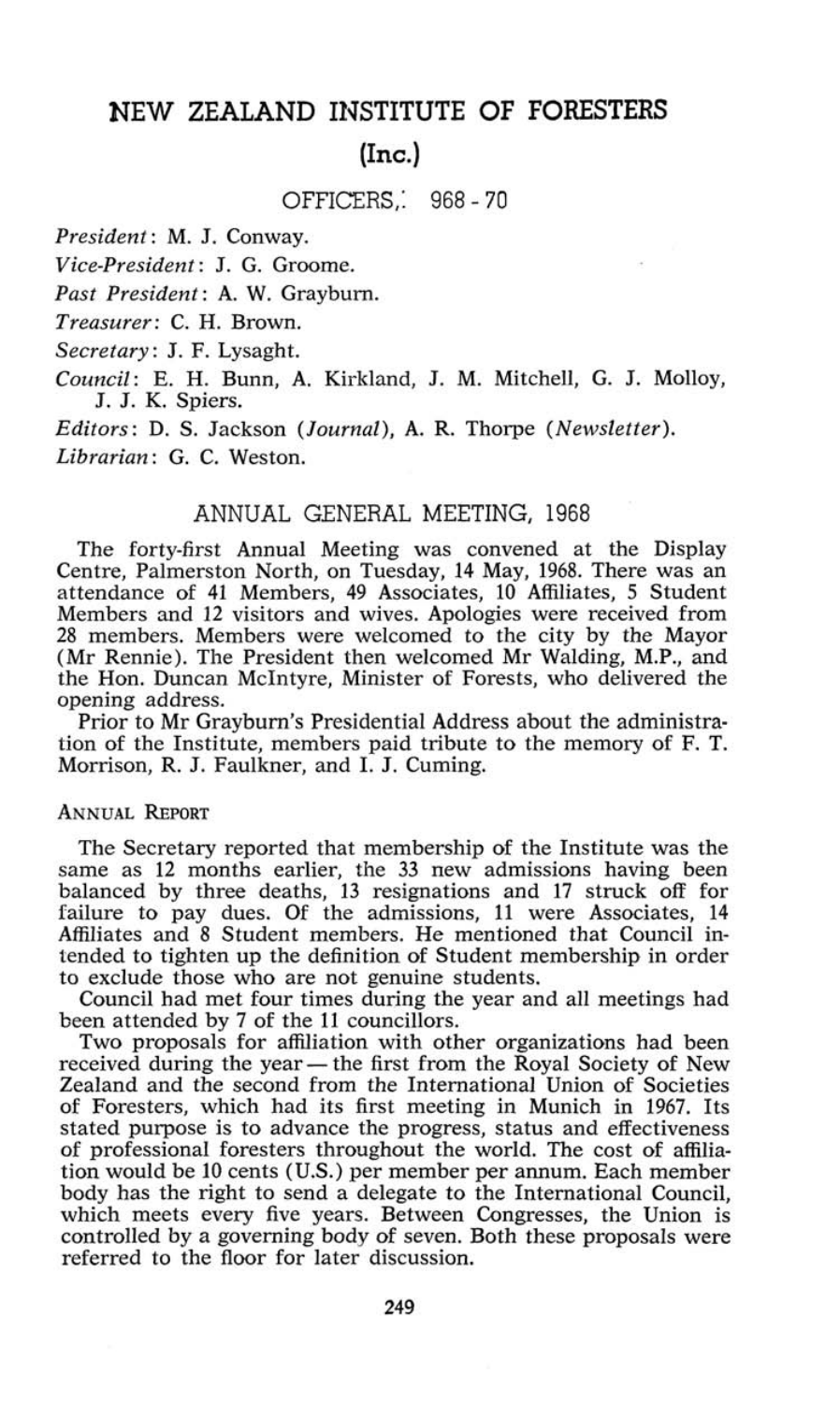## TREASURER'S REPORT

The Treasurer stated that dues were to remain the same, at \$6.50 for full Members, \$4.50 for Associates, \$3.50 for Affiliates and \$2.00 for Student members — all being entitled to a rebate of 50 cents if paid by 30 June. He proposed the employment of a practising accountant as official auditor in future, and this was approved by the meeting.

## JOURNAL REPORT

The Editor stated that it had been necessary to obtain a new quotation for printing the *Journal,* and that this was 8.6% greater than the quotation prevailing since 1965. Since 1960, gross production costs had increased from 60 cents per 100 pages to 80 cents last year. Net cost to the Institute had been reduced considerably over the past two years by the sterling efforts of our advertising manager, Mr Foley, to whom the Institute was indebted accordingly.

### NEWSLETTER REPORT

Mr Thorpe made a plea for more copy. Closing date for the three numbers are the beginning of February, June and September in each year. Production costs were about 23c per copy.

## LIBRARIAN'S REPORT

This was presented by the Secretary on behalf of Mr Weston, who stated that Council's offer of the Institute's extensive collection of periodicals, serials and books to the new School of Forestry had been accepted by the University of Canterbury. Mr Weston is also seeking similar offers from individual members.

# LOCAL SECTION REPORTS

The main features of local section activities during the year were reported as follows:

- *Rotorua:* Four evening talks by guest speakers, one field-day and four panel discussions — the last of which had been organized to entertain 20 Members of Parliament wno were touring the forests and forest industries of the Bay of Plenty. This had attracted over 200 people, the public also being invited. Attendance at meetings normally ranged between 37 and 82, for a contributing membership of 148.
- *Hawke's Bay:* Three talks by guest speakers and one film evening ; one field day to H.B. Forests Ltd. and a visit to N.Z. Aerial Mapping. 40 contributing members.
- *Wellington:* Five meetings, with an average attendance of 25 out of 50 contributing members.

*Nelson:* Four meetings to hear guest-speakers.

*Westland:* Two meetings and two field-days: one jointly with the Canterbury Section.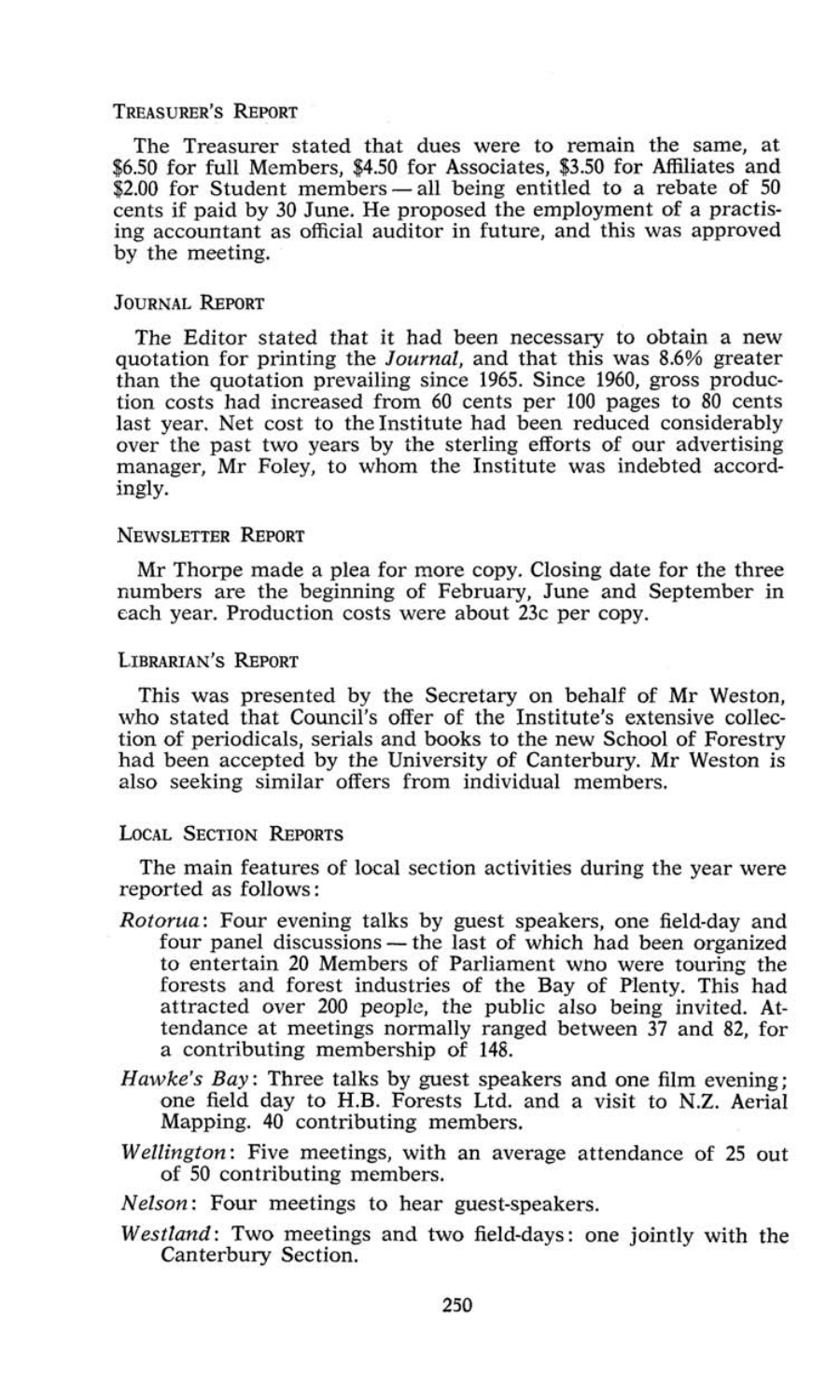*Canterbury.* Two meetings — one in combination with the Institution of Engineers; and a joint tield-day with the visiting Westland Section. 44 contributing members.

*Southland:* Only one meeting. 16 contributing members.

#### AMENDMENTS TO CONSTITUTION

The following amendments to the Constitution and By-laws of the N.Z. Institute of Foresters (Inc.) were discussed and formally approved by the meeting. They involve transposition of Sections 8 and *9* to read as follows:

## "AFFILIATE MEMBERS

8. Council may elect as Affiliate members any persons who are not eligible for Associate membership but who are interested in furthering the objects of the Institute and are deemed by Council to be worthy of election.

## STUDENT MEMBERS

- 9. Applicants for election into the class of Student members shall be residents of New Zealand, shall have passed the School Certificate or an equivalent examination, shall have the bona fide intention of taking up a career in forestry, and shall be:
	- (a) Students currently receiving formal training in forestry of a standard recognised by Council; Or
	- (b) Students who have attended a University of New Zealand for two years.

Student members shall remain as such only while they are receiving formal training."

It was further suggested that the incoming Council should take steps to bring the Constitution up to date generally.

#### **AFFILIATIONS**

The matter of a closer link with the Royal Society was discussed. Council was instructed to consider the matter fully and bring forward a recommendation to the next A.G.M. Affiliation with the International Union of Forest Societies was also discussed, and it was again left for Council to obtain more information.

#### FORESTRY DEVELOPMENT CONFERENCE

E. A. Cooney and Vv. R. J. Sutton proposed that the Institute's formal reports on Forest Recreation, Noxious Animals and Forestry Education should be placed before the appropriate Working Parties of the F.D.C. The motion was approved.

## PAPERS PRESENTED

Topic for the Institute's symposium was "Forestry as a Business". This took the form of four panel discussions, following an opening address by L. N. Ross.